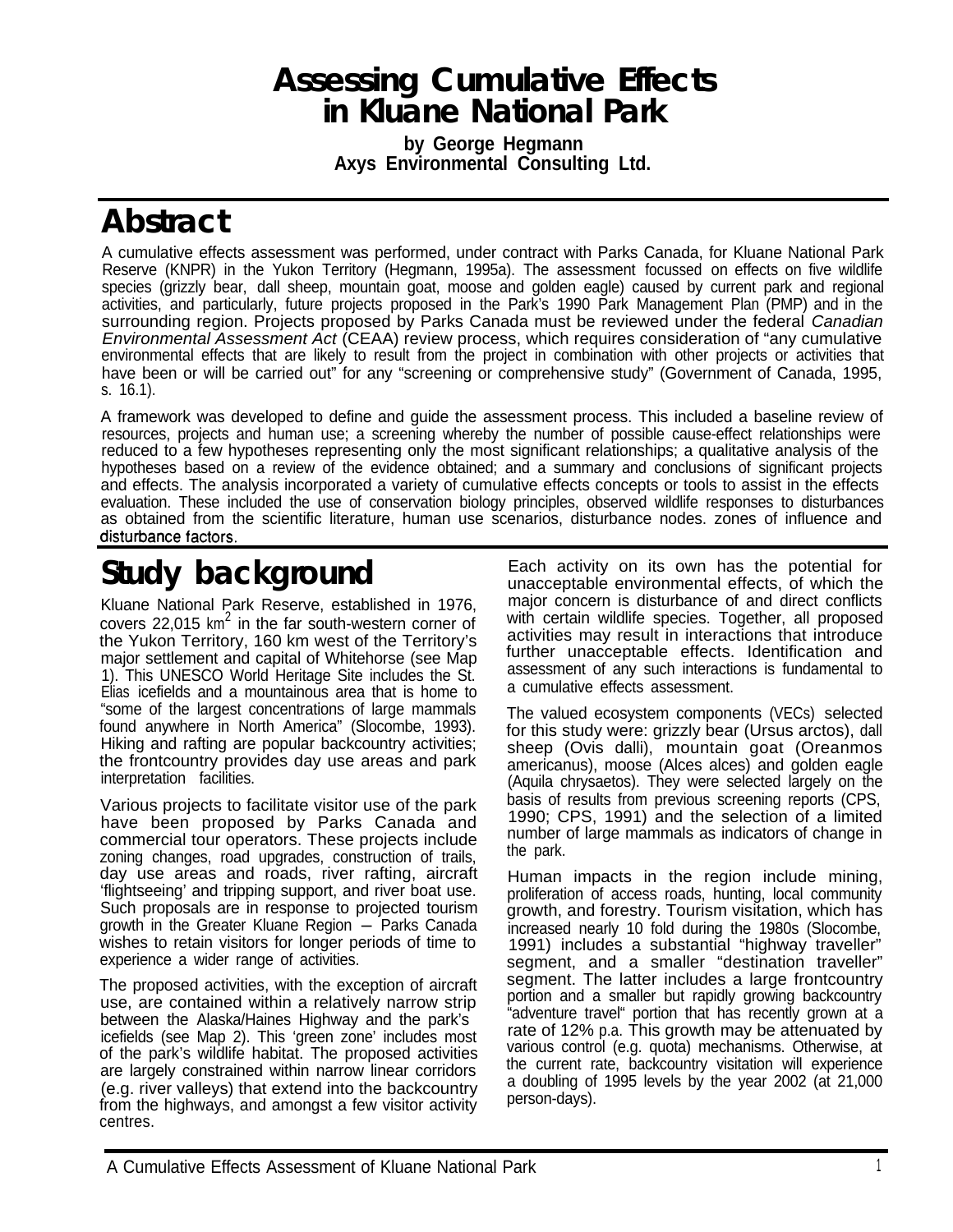Significant areas of backcountry use include rafting along the Alsek River and hiking along the west shore of the Slims River, the Cottonwood trail, and random hiking in the Donjek River valley. Using the measure of person-days as an indicator of intensity of visitor use, rafting on the Alsek is the most intense use of park resources.

# **Study methodology**

## Methodology overview

Figure 1 illustrates the cumulative effects assessment (CEA) framework used in this study. Adopted from the "Adaptive Inquiry Process" (Hegmann and Yarranton, 1995; Hegmann, 1995b), the framework defines each 1995, Heginami, 1995b), the hamework defines each<br>step in implementing the CEA. The framework includes<br>four stages: 1) Baseline — identifies the VECs and projects, and describes the park resources and human four stages: 1) Baseline  $-$  identifies the VECs and projects, and describes the park resources and human use scenarios; 2) Screening  $-$  describes potential project effects based on a preliminary review of project synergies and effects on selected wildlife VECs; 3) Analysis -formulates cause-effect hypotheses and performs analysis of hypotheses; and, 4) Summary and conclusions - describes the overall effect of the projects on the wildlife. Management recommendations are finally offered to address cumulative effects issues in the park. An important element of this process is that it is iterative. One should be able to re-examine work done (given availability of resources); for example, some of the effect's ratings used, or even examine another VEC. The arrow in Figure 1, returning to a previous screening stage, illustrates this.

The objectives of screening were to identify early on what was important to examine, identify the relevant projects according to the Park Management Plan (PMP) and activities outside the park, and remove for consideration projects or effects that were not significant enough to consider (separate the trivial from the non-trivial). The framework is general enough to be used for CEAs in other parks or other jurisdictions. **Also,** team-based input at any step (e.g. workshops with experts and stakeholders) could be used to assist in identifying VECs and important cause-effect relationships.

The analysis of impact hypotheses, central to the framework, is based more on carefully reasoned narrative than on specific quantitative tools. This was done because adequate tools were not seen as available to do the job of assessing cumulative effects on wildlife. Some tools, such as the Habitat Evaluation Procedure (US FWS, 1993) and the Weaver Habitat Disturbance Model (Weaver et al., 1985), could provide some information but only at considerable expense.

Certain methodological elements or tools are introduced as convenient artifices or models of the 'real' world for the purposes of assessment. These assist in organizing the complex and varied information, on which the assessment is based, into simpler forms that allow the assessment to be more easily and practically accomplished.

## Methodological tools

Methodological tools are techniques that assist **in the assessment of effects. Various tools may be called upon** in an assessment to organize and present information, assist in developing a qualitative or quantitative prediction of effects, and summarize analysis results. The following tools were used in the Kluane study.

#### **Scenarios**

A scenario groups existing and "reasonably foreseeable projects" into distinct timeframes. This allows future projects, and changes to existing projects and human use, to be projected in a stepwise fashion. The three scenarios chosen were: (A) "Existing" projects and activities in and around the park; (B) "Build-out" projects proposed by the park in the 1990 PMP or region that may take place within 5 to 10 years from now; and (C), "Long-term" projects that may take place between 10 to 20 years from now.

#### Disturbances and disturbance nodes

Disturbances are any impacts (projects or activities) that may cause a significant effect on VECs. Disturbance nodes (see Map 3) are areas where one major impact exists, or the influence of several impacts may overlap due to spatial or temporal proximity. Disturbance nodes are used to 'condense' the many projects in the park and region into a smaller number of areas of potential and significant adverse disturbance. Disturbance nodes may occur as a result of one or more projects at various spatial scales, from very local project 'footprints' (which are usually not of concern) to the inclusion of U.S. National Parks due to wildlife trans-boundary movements. Synergies can occur between disturbance nodes if far ranging species come into contact with many nodes (e.g. bear, moose, wolf) and suffer adverse effects, far ranging human activity crosses over various nodes (e.g. flightseeing, backcountry hiking, rafting, snowmobiling), a human activity in one node creates a sensory disturbance (e.g. noise) that can be perceived by the VEC while in another node; or activities also occur at the same times of day.

#### Zone of influence and disturbance factors

A zone of influence (ZOI) is the distance from a disturbance within which a significant effect on an animal may occur. A significant effect can be underuse of habitat, increased stress levels if the animal remains within the zone, or flight from the zone, all which may lead to reduced species viability. The disturbance factor (DF) gauges the sensitivity of the animal to the disturbance. The ZOI and DF are attempts to distill many disparate observational based field studies into one single numerical or ranked quantity, albeit crude, for assessment purposes (e.g.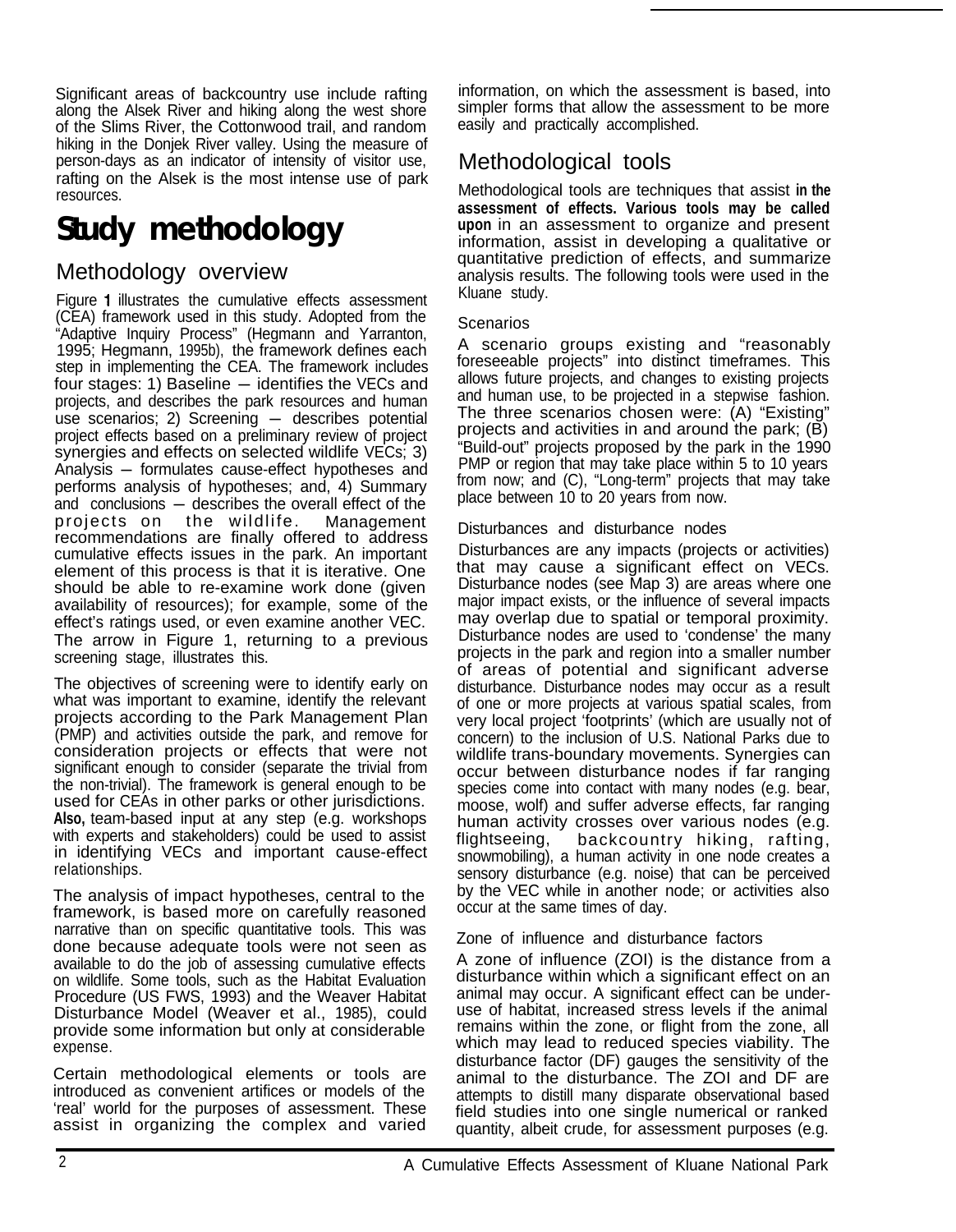aircraft overflights have a ZOI of 500m and a DF rating of Medium for dall sheep. Further refinement and interpretation will require further data, and since that is unlikely to be available soon, these semi-quantitative values can provide an assessor and reviewer with 'models' of species responses.

The ZOI may be used to show the degree of overlap of the disturbance's effects to wildlife habitat and wildlife sensory acuity. It can then allow a qualitative assessment of the combined effects of many projects, or help identify critical areas where the combination of effects may have significant consequences (e.g. along critical range, within the confines of a narrow river valley). The DF may be used to provide a qualitative assessment of the degree of effect from one or more projects on the VEC. A combination of road and aircraft flights, for example, may result in a combination of a Medium and High disturbance factors, leading the assessor to conclude that the combined effect may be significant.

Each disturbance node represents a simple interpretation of a ZOI before more case specific issues are considered (e.g. species specific response to aircraft and roads). Linkages (synergies) occur if there is a spatial or temporal cause/effect relationship between any two nodes that in some way influences (i.e. negatively stresses) a VEC. The implication of a linkage is that the strength of the effect on the VEC increases.

#### Ecological principles

Certain 'rules of thumb' or principles can aid in an effect's assessment. Such concepts must be considered failing the availability of adequate population data specific to the park. These concepts, combined with species specific responses, form the basis of the 'working material' for the cumulative effects assessment. Some examples of principles, based on a review of literature, include:

- An animal may more readily adapt to a disturbance, particularly noise, if the activity pattern is regular, predictable and not associated with any danger.
- Topography may have a significant influence on response by amplifying (e.g. river valleys commonly used by humans and wildlife) or attenuating (e.g. mountain ridge lines block noise of an aircraft) sensory disturbance (i.e. noise, visual sighting, smell).
- Displacement may cause an animal to move to sub-optimal habitat- assuming that such habitat is still available and not already occupied by a fully dispersed population (i.e. that the habitat is below ecological carrying capacity for that species) (see Orians *et. al.,* 1986).
- Increased human access into previously inaccessible areas has consistently led to decreases in certain wildlife populations (broadly, post-European settlement history); however, the exact cause and effect relationship may not always be easily determined (Shank, 1979).

. One should make conservative assumptions about the significance of effects on VECs when data is limited and the potential for continuing human encroachment is high. The "safe minimum standard of conservation" states that it is prudent, when faced with possible environmental degradation, to '\*safeguard the resource provided those measures do not impose unacceptable costs on society" (Myers, 1993). The "precautionary principle of biodiversity" states that one should apply a cautious and conservative approach when faced with lack of information or the potential for significant effects.

## **Screening**

Effects on environmental components

A case could be made that any project could potentially affect anything. For example, one could argue that a new road could affect hydrology in the area due to eroding embankments, etc. (an immediate and local effect), and that some wildlife would be disturbed (possibly a delayed, longer-term and cumulative effect with other projects). However, it was not the job of this study to point out every possible effect, only the important ones. For example, in the case of the Alsek Pass road, there are only a few animals with range in the area, and it is doubtful that hydrology would be greatly affected with good construction practice. Nonetheless, there must be an early attempt to understand what is important, a separation of the 'need to know' from the 'nice to know'.

Projects and suspected significant effects were identified that may result from project operation and maintenance (as opposed to construction) on any of seven chemical and physical 'environmental components' (air, water soil, biota, habitat, terrain and wildlife), and the results put into a table. This assists in answering the most important cumulative effects question: what is producing an effect on what? Very localized effects were not considered significant unless use is expected to grow substantially (e.g. campers trampling campsite vegetation). The study did not examine visual, recreational carrying capacity, social, economic, and historical/archeological effects.

Effects were first ranked on a two-point scale of risk assessment that assesses the significance of an effect: it is either trivial or non-trivial. This approach is based on examining the probability that there will be a significant adverse interaction between a project (impact) and an environmental component.

The screening made use of the following questions in succession (adopted from Duval and Vonk, 1994). One moves on to the next question if the answer is yes. The "threshold" from non-trivial to trivial occurs if one proceeds beyond question 3.

1. Will the project change reproductive capacity or productive capacity of habitat? If no, insignificant effect. (effect is then ranked as trivial.)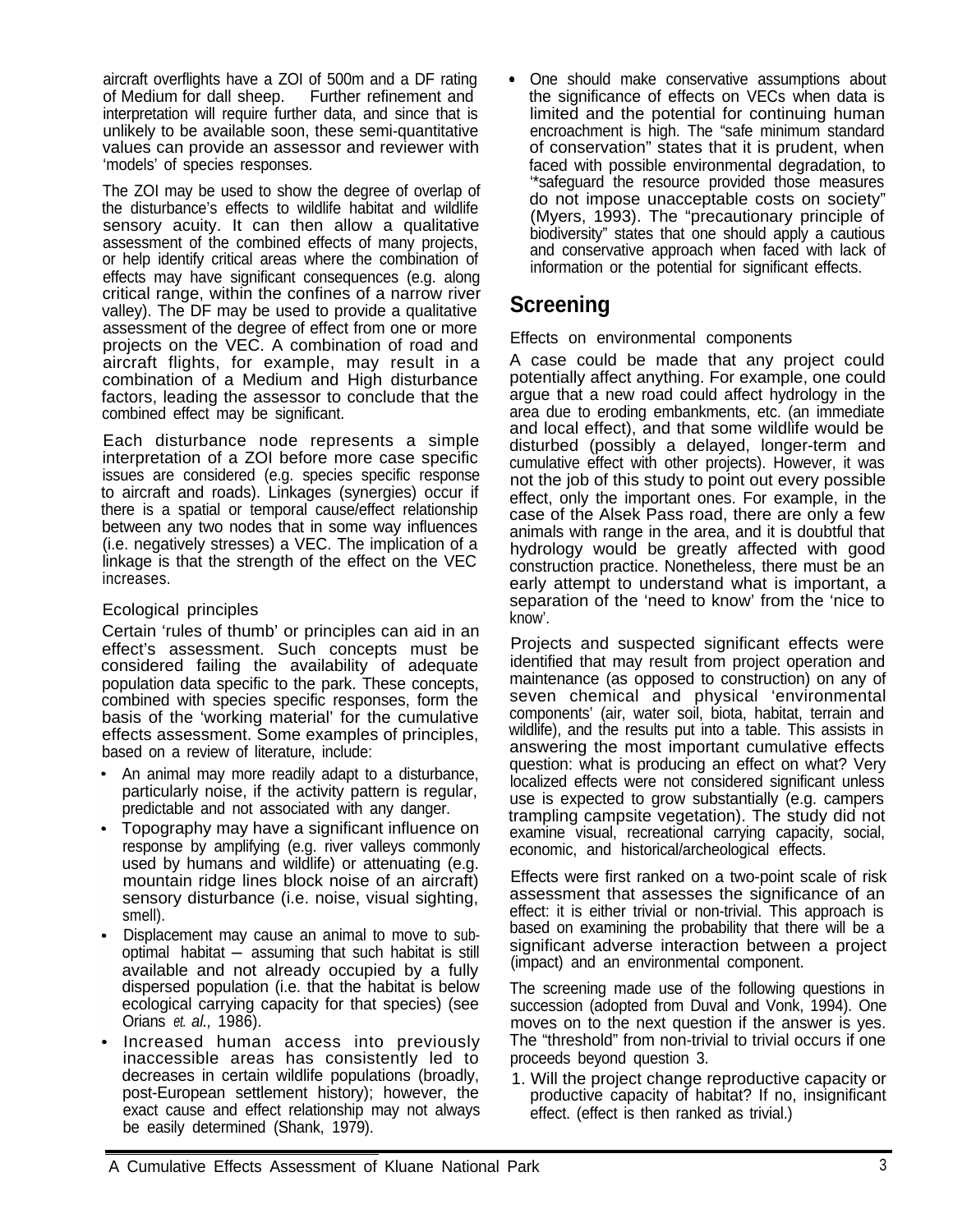- 2. Is change in question 1 unacceptable? If no, probably insignificant effect. (effect is then ranked as trivial.)
- 3. Are the biological conservation principles being compromised? (e.g. do the effects impose significant societal cost, or; do data gaps make significant the uncertainty of effect's prediction?) If no, insignificant effect. (effect is then ranked as trivial.)
- 4. Will recovery of population or habitat occur? If no, very significant effect. (effect is then ranked as nontrivial.)
- 5. Is a short-term recovery expected? If no, probably significant effect. (effect is then ranked as nontrivial.)

In the face of limited data, and before more detailed analysis is performed in step 9, the screening of effects remains based on best professional judgement and best available information at the time of screening. Any effects ranking may change later (reflecting an adaptive process) depending on results of further investigation, perhaps for example in a workshop format.

#### Project synergies

Synergies, or project interactions, are based on examination of interactions between disturbance nodes. Step 6 in the CEA framework includes a preliminary determination of significant interaction between projects because of spatial overlap (e.g. aircraft landings and trail hiking at Lowell Lake) and/or temporal overlap (e.g. concurrent rafting and aircraft use in the summer months).

Synergies were illustrated through the examination of three tables. The first two tables present information on disturbances and disturbance nodes. Table 1 lists 13 nodes identified in and around the park and 12 disturbances to wildlife, and shows the 'intensity' of the activity occurring in the node. The table also shows which species may be affected at that disturbance node. Relationship intensity is rated by frequency of use (frequent or occasional) and use pattern (regular or irregular), attributes of activities that may influence a species' response to disturbances. Ratings for seasonally dependent activities (e.g. hiking) are given for high use seasons.

Table 2 identifies peak occurrences of various activities carried out in the park throughout the year, and periods when the wildlife VECs are active in the park. A temporal overlap of disturbance activities and species occurrence may indicate potential for a synergistic effect (e.g. hikers and bears at the Kaskawulsh-Dezadeash gravel flats). Note that some wildlife are annual residents (particularly sheep and goat), while some may be transient (particularly bear and moose) and use the park only part of the year. Wildlife activities also reflect critical months (e.g. lambing, calving, winter range). Human activities are rated according to peak use months.

Table 3 cross-references the disturbance nodes, ranking the strength of the synergistic relationship as weak, moderate or strong. The stronger the synergy, the greater the long-term significance of effects produced by the relationship on wildlife. Ranking decisions reflect relationships as they exist now (i.e. Scenario A conditions). The implications of future changes will be dealt with in step 9, Hypotheses analysis. Matrix ranks in Table 3 were determined by asking, for each disturbance node, the following questions in succession:

- 1. Do activities in each node rarely or never occur at same time, and do activities originating in one node (e.g. hikers on trails, aircraft flights) rarely or never continue on to other node? If yes, table value is ranked as weak.
- 2. Do activities in each node sometimes occur at same time, and do activities originating in one node sometimes continue on to other node? If yes, table value is ranked as moderate.
- 3. Do activities in each node often occur at same time, and do activities originating in one node often continue on to other node? If yes, table value is ranked as strong.

Table 3 provides a visual 'map' that highlights major and minor interactions. This approach is useful in organizing and presenting complex conditions for review during an environmental assessment. The table reveals for example that significant overlap of activities and wildlife are occurring in the Slims River valley, Alsek River at Lowell Lake and Mush-Bates Lakes.

#### Effects on wildlife

**Step** 7 is the last and most detailed screening before the hypotheses analysis stage of the CEA framework. A screening is done for each wildlife VEC, as many specific effects can only be properly dealt with at a species specific level. As the cause/effect relationship is now between a specific impact and VEC, the screening can be more specific than the more general screening in step 5. Hence, step 7 uses four instead of two ranking levels as follows: eening in step 5. I<br>Pranking levels as<br>None — no effect;

- 
- None no effect;<br>Low low probability of occurrence or magnitude **of effect (on reproductive capacity of** species or productive capacity of habitat) probably acceptable;<br>Moderate — possibly significant effect;
- 
- Moderate possibly significant effect;<br>High high probability of occurrence or magnitude of effect probably unacceptable (e.g. population recovery may never occur or may occur in the longterm).

The projects are short-listed from the previous screening as ones which have the potential for causing significant effects on wildlife (i.e. projects ranked earlier as having non-trivial effects, and frequent and regular use). The strength of synergies between disturbance nodes was considered as another attribute (e.g. indicative of frequency of activity).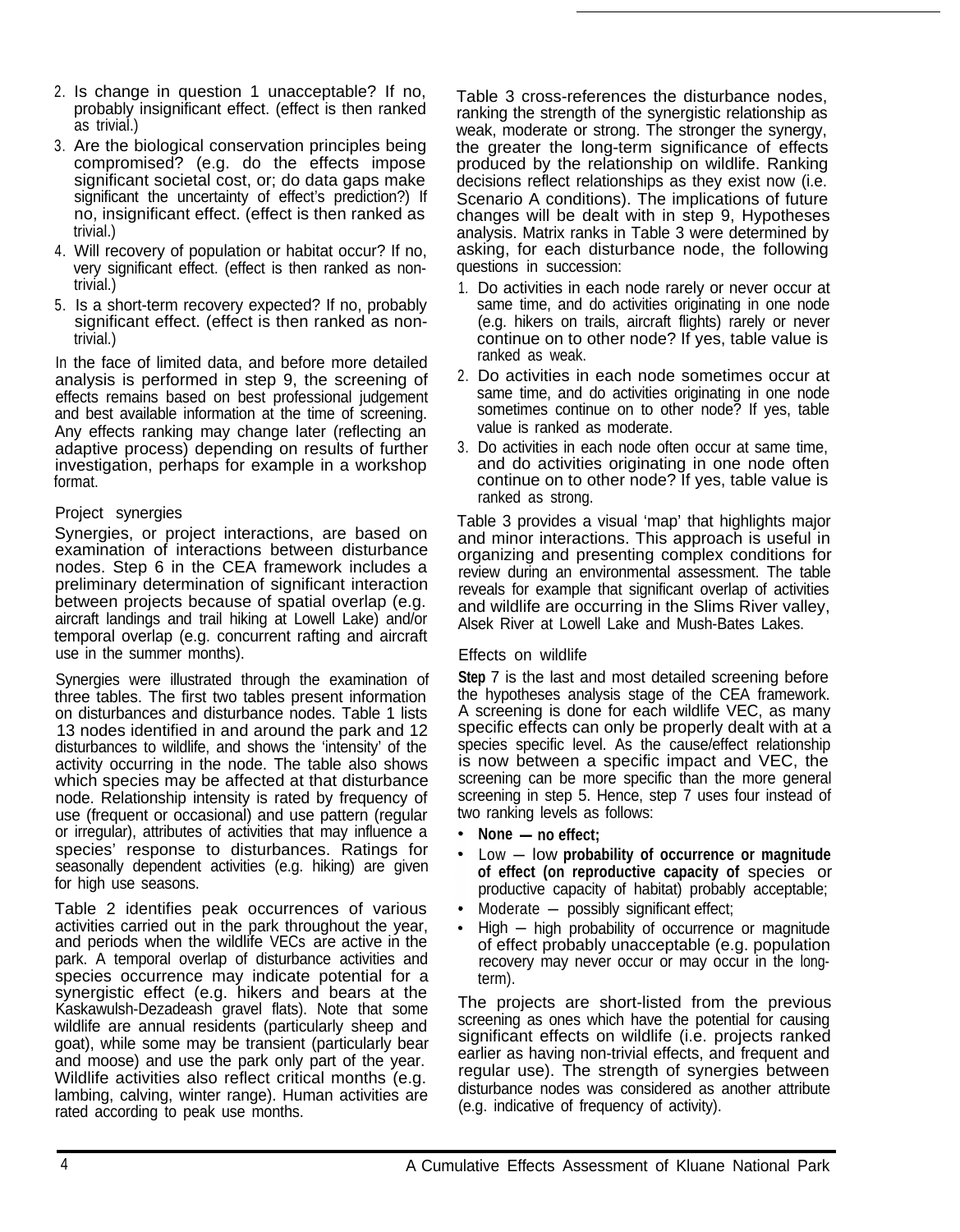A table correlated impacts on each wildlife VEC with six effects types that, if significant, may result or will result in adverse effects on wildlife. The effects types are loss of habitat, habitat fragmentation, alienation of habitat, obstruction to movement, direct mortality and management removals and/or destruction of animal by park wardens due to human safety concerns. Finally, an overall significance was provided for each project, indicating the suspected contribution of that project to total cumulative effects (from all projects) on that species.

## **Analysis**

Steps 8 and 9 of the CEA framework, define and analyze the impact hypotheses. The analysis depends on four fundamental 'inputs': 1) knowledge of current and proposed impacts (projects); 2) knowledge of status of wildlife VECs (including population trends) and their habitat; 3) the nature of wildlife response to human disturbances; and 4) the rate and direction of change of human use in the park and region. These inputs provide the information necessary to allow the (cumulative) assessment in the hypotheses of current conditions affecting VECs and the prediction of effects on VECs from many projects. The assessor's ability to confidently make an evaluation of effects, to 'weigh the evidence' during the hypotheses analysis, will in part be based on the availability and usefulness of information describing these inputs. All four inputs involve varying degrees of uncertainty: any can change unpredictably in the future given changing human use and natural conditions.

#### Cause and effect linkages

The manner in which wildlife respond to disturbances (e.g. sheep running from passing helicopters), and the ultimate implications to the viability of wildlife population in the park, is fundamental to establishing the nature of cause-effect relationships in the park and to estimating the eventual cumulative effect of many projects on many VECs.

An animal, in response to a disturbance, may move away from the disturbance (i.e. displacement), may alter its behaviour (e.g. habituation or attraction leading to a direct conflict with humans, or avoidance leading to inefficient use  $-$  or alienation  $-$  of habitat), or it may experience a physiological response (e.g. increased heart rate). The implications of this to wildlife includes less energy for maintenance, growth and reproduction needs; death or illness, trampling, and abortions; and reduction in range and access to resources (e.g. food, escape terrain, cover) and increased predation (Geist, 1978). Most field research on wildlife response has assessed the degree of immediate response to a disturbance (e.g. flight); often such studies are very specific to a certain species, environment, disturbance type and pattern of activity.

Any of these responses may ultimately lead to induced mortality. In a National Park, direct mortality (typically for bear) results from management efforts to ensure

human safety. The degree to which this occurs may depend on the habituation of the animal (or avoidance or attraction) to the disturbance.

The degree to which a response ultimately translates into adverse effects on a larger population (if at all) has not been precisely determined. Such an effect would appear as reduced reproductive fitness and habitat utilization, perhaps reducing the population size and the health or reproductive capability of individuals to levels below those needed to maintain a viable population.

It is only with great difficulty that one can establish a cause and effect relationship at an individual or population level based on the knowledge obtained in the general literature and the habitat and wildlife data available. For example, the literature is replete with examples of different studies showing opposite results for the same species and disturbance (e.g. dall sheep and helicopters). Predicting a specie's response to disturbance is also made more difficult as innate and learned responses have great "intra and inter-specific variation" (Knight and Cole, 1991).

Very few projects in KNPR cause direct habitat loss and fragmentation. The fragmentation effect in Kluane is mostly indirect: the sensory nature of the activity associated with the disturbance is usually the more important impact (e.g. noise from an aircraft). The ZOI represents a form of fragmentation as the habitat within the zone may be less desirable and under used, and hence less available (as if 'lost') to an animal. Most activity areas and corridors in the park are fairly distant from one another; there is often minimal physical overlap between disturbance nodes, and the direct project effects (e.g. habitat loss or water contamination) are very localized and in most cases negligible.

### Hypotheses formulation

Step eight introduces the hypotheses which provide the context for further analytical work. Use of hypotheses is critical to the CEA framework: it defines the 'lines of inquiry' which will be followed, thereby routing the research in appropriate directions. These directions reflect the focussing work accomplished so far regarding significant areas of concern and causeeffect relationships.

Selection of hypotheses was based on a qualitative review of results from the wildlife effects screening (qualitative implies here that no further ranking or arithmetic totalling of values was done.) The selection was based on examination, for each species, of where the most significant effects were in the effect's screening (i.e. matrix ranking of high). Review of the tables revealed a "picture" of how the animal was being affected by human activity from which trends could be discerned. Table 4 lists the 13 hypotheses selected.

The hypotheses are grouped to ensure the review of increasingly broader issues, thus ensuring a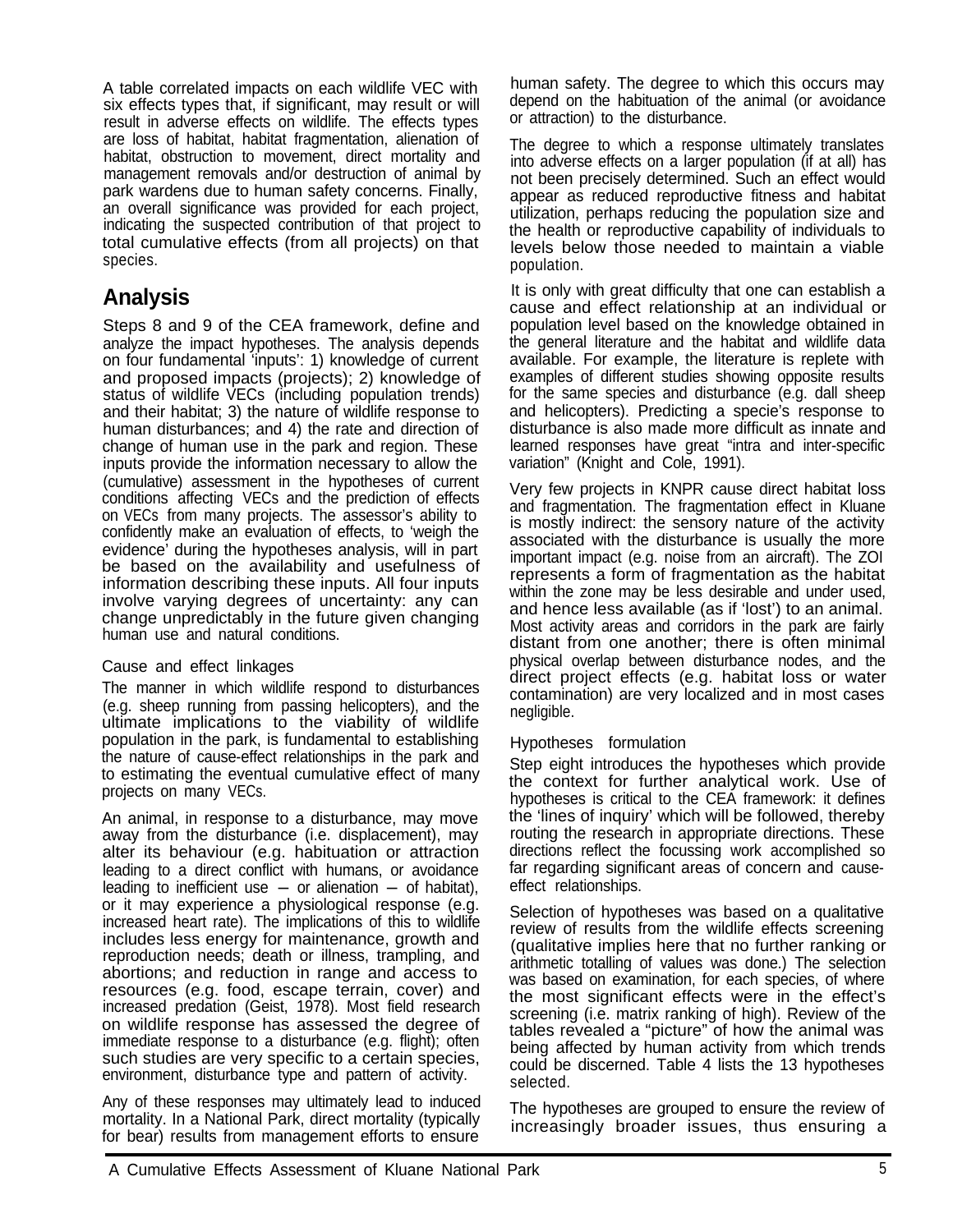\*cumulative effects' approach by successively examining more interactions. Each of the first eight hypotheses are specific to one species and one area in the park. Three of these are for grizzly bear, two for dall sheep, and one each for mountain goat, moose and golden eagle. The next four hypotheses consider effects on all wildlife VECs from a specific impact. The last hypothesis considers the effects of all impacts on all wildlife VECs.

#### Evaluation of hypotheses

Each hypothesis analysis reviews certain effects types. Figure 2 shows those for Grizzly bear; the types are similar for the other species - such 'network' diagrams are useful in organizing the relationships in preparation of hypotheses analysis. Such a breakdown of effects are used to guide the effects hypotheses for all VECs. Central to an effect's assessment is determining what is an unacceptable effect on a VEC, and when if ever will an impact cause this? An unacceptable (i.e. significant) effect is one with an adverse effect on species survival. An effect is considered adverse, for the purposes of this study, if population numbers are not recoverable in the longterm (e.g. +20 years). This is to satisfy Parks Canada's mandate of representativeness; that is, species currently residing in the park are to be protected and populations maintained to ensure survival.

For purposes of illustration of use of hypotheses, the following section summarizes the results from the analysis of hypothesis one. This provides an indication of what issues were considered and in what manner the hypotheses investigations were made.

Example hypothesis for effects on grizzly bear Hypothesis one states: "Road and trail use in the Dezadeash, Kaskawulsh and Slims River valleys will adversely affect grizzly bear survival in the park".

Alienation is probably the most important effect, although it is uncertain as to the most probable bear response and effect mechanism at work. Nonetheless, evidence from other parks and field observations of bear response suggest that habitat under-use due to alienation may be significant, especially as it reduces nutritional input, an effect which may place at high risk the most susceptible members of the population (i.e. females of reproductive age). Low reproduction means slow population recovery due to random natural changes in habitat condition and incremental effects of many human projects.

Roads and trails in and outside the park represent a sensory obstruction to bear movements. If bear movements are substantially reduced, the park bear population may be adversely affected through less genetic exchange causing reduced bear fitness for future reproduction and maintenance.

Behavioural response of habituation could lead to encounters with humans leading to removals or management kills. Incidents resulting in direct mortality or removals are expected to increase as human

visitation increases. There remains a risk that what happened in the Slims River Valley ten years ago will be repeated elsewhere if mitigation through the use of bear-proof food containers is not conducted.

No explicit method exists to determine if any one or all of the projects may eventually result in a significant reduction or loss of the park's resident grizzly bear population. However, evidence presented indicates a reasonable probability of concern that current bear populations, although considered numerically stable, may in the long-term (e.g. 100 years) decline due to continual dispersal out of the park, random fluctuations in forage condition, removals and human induced stress. The effects are especially significant on the nutrient input of female bears already reproducing at unusually low rates. Such conclusions are corroborated by long-term general trends experienced in other protected areas subject to increases in human access. Examples of bear responses and direct losses in other parks indicate general relationship between increased human presence and reduction in size of bear population, regardless of the detailed mechanisms involved.

In summary, no evidence is available in Scenario A (existing situation) of adverse effects on bears. Reproductive rates of bears are low. Population is unknown but a range is suspected. Rate of exchange with other areas is unknown, but some extra-park movements are known and larger regional movements are suspected. The effects listed **above have been** observed in the field in other parks (albeit with different levels and types of human activities), often with adverse results. The major significant changes in Scenario B are increases in visitation and improved access into the backcountry. Historical precedence suggests adverse affect on bears under such circumstances of increased intrusion into bear habitat. Major significant changes in Scenario C include further growth in frontcountry facilities along the highway and continuing increase in backcountry visitation, exacerbating the situation in Scenario B.

Uncertainty about park bear population and trends make predictions difficult. The degree to which the bear population may already be affected is unknown. A more certain conclusion is then not possible until some data gaps are filled through further research, such as park bear population and trends and extent of bear dispersal from and within park.

The research could be focussed by the answering of sub-hypotheses, such as "The Alaska/Haines highway is a significant obstruction to bear movements between the park and the Aishihik region".

Hypothesis one is probably true in scenario B (and, therefore, also true in scenario C) This conclusion is based on the risk of under-use or abandonment of habitat along roads and trails, reduction in bear movements and removal of bears due to safety measures by park staff. This would lead to less energy for maintenance, dispersal and reproduction. The risk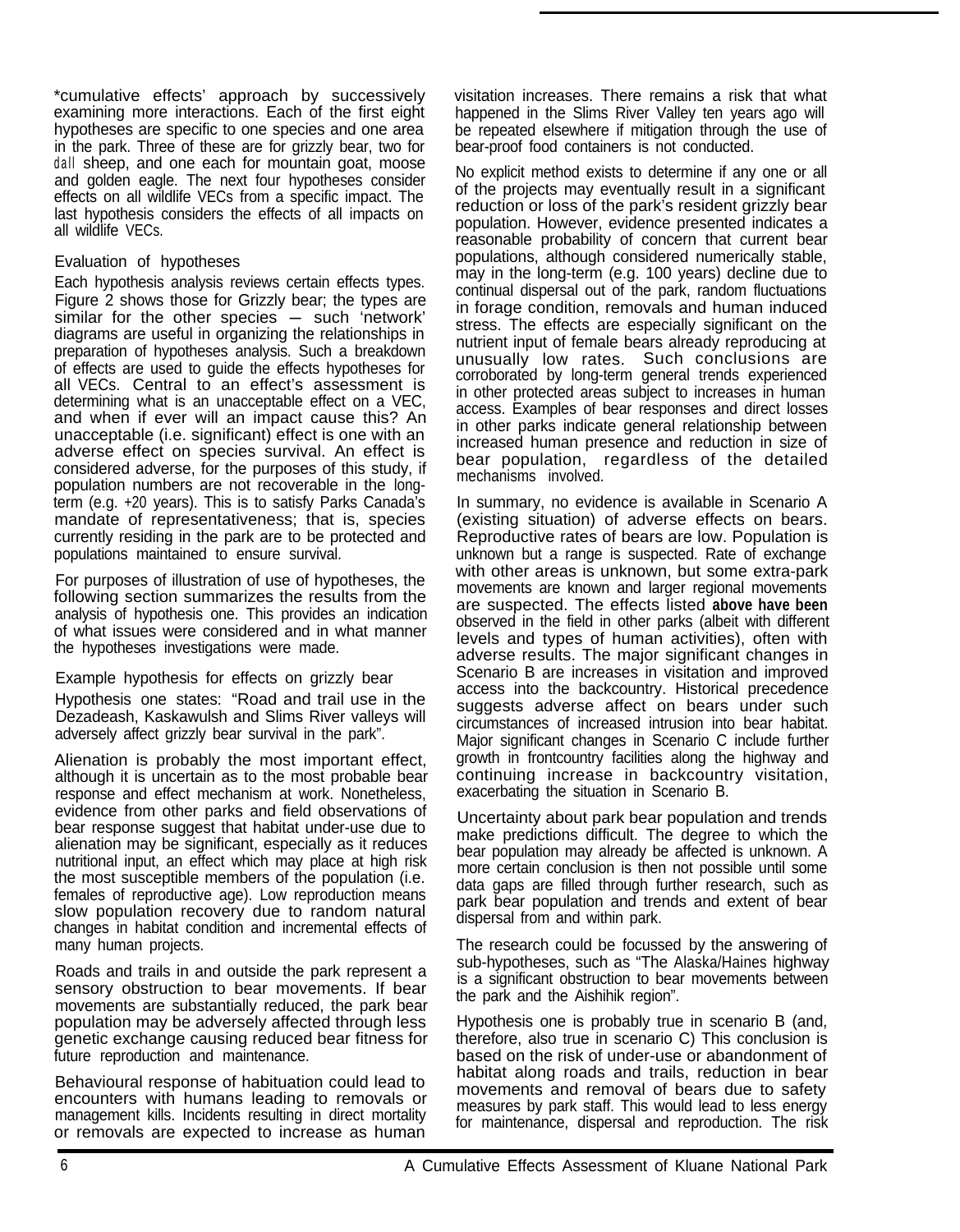is considered low in Scenario A, and moderate in Scenario B and C.

The conclusion is also made based on a conservative approach given data gaps and uncertainties of bear population and trends. The risk rating is moderated by the considerable uncertainty associated with bear activity .

The following summarizes the assessment according to various impact categories (adopted from Komex, 1995). The ratings, based on a qualitative review of the material presented here by the author, are only meant to indicate general trends (the option concluded is bolded).

| Duration (of effect):                                       | None, Brief, Long-term,<br>Permanent |
|-------------------------------------------------------------|--------------------------------------|
| Magnitude (of impact):                                      | None, Low, Moderate,<br>High         |
| Scale (spatial extent<br>involved):                         | Local, Regional                      |
| Direction (of change in<br>VEC condition):                  | Positive, Negative,<br>Neutral       |
| Probability (likelihood of<br>effect):                      | None, Low, Moderate,<br>High         |
| Frequency (of project<br>activities):                       | Continuous, Sporadic                 |
| Confidence (of prediction Low, Moderate, High<br>and data): |                                      |
| Impact significance<br>(overall risk):                      | None, Low, Moderate,<br>High         |

## **Conclusions to hypotheses**

The study concluded that the species of most concern are grizzly bear and mountain goat, with effects on the remaining species probably not significant if mitigation measures are effectively applied. Also, it is apparent that by the time Scenario B occurs, effects on all wildlife VECs could be significant, but not necessarily result in collapse of populations. There is a small but not trivial likelihood of such a collapse occurring in Scenario C.

The use of the word "probable" in the hypotheses analysis is purposely done to reflect a risk evaluation approach to the assessments. Very little is sure in predicting effects on wildlife; hence a probabilistic approach is used in the conclusions. Owing to fewer data gaps and uncertainties, a higher confidence can be placed on the conclusions reached for some hypotheses. These include the hypotheses for sheep, goat and moose (hypotheses 4 to 7) and the effects due to aircraft, road and trail use (hypotheses 9 and 10).

It must be understood that a "true" or "false" conclusion is a qualitative decision based on best judgement, and belies the difficulty of predicting causeeffect relationships when both the impacts and VECs are changing with multiple interactions and wildlife data is often unavailable. Available information may poorly represent reality and interpretation may be questionable given what further research may provide about suspect relationships. Nonetheless, the principal use of the hypotheses analysis is to provide **some** direction to park decision makers as to where effects may be most significant. This may help determine where decisions on research and park policy could be directed and on what basis decisions on project implementation could be made.

It is instructive to note that the analysis is not technically precise as to the fate of the species, although possibilities are discussed in general in the hypotheses. For example, predictions are not stated as "Effects of mortality on grizzly bears should result in a 20% reduction of current bear populations by the year 2000, thereby lowering the park population below minimum viable population levels". Neither the data nor the analytical tools are available (given the scope of the study) to reach such conclusions with sufficient confidence to make such firm statements. The implication of what is said in the hypotheses (e.g. adversely affected) only suggests that future wildlife demographic and behavioural trends in response to disturbances may threaten the ability of the population to live in similar conditions and at similar numerical levels as currently exists. Assumedly, avoidance of such trends would constitute an important resource conservation goal in a national park.

### Project contributions to overall effects

A final table (see Table 5) qualitatively ranks the contributions of projects (i.e. the degree by which a project is responsible for contributing to overall effects on wildlife in the park) proposed in the PMP. This presentation in brief summary fashion of complex information is intended to serve as a guide to decision makers, not as a definitive conclusion. This should assist park managers, along with the weight of evidence presented throughout this study, in answering the fundamental question: is there any one proposed project or combination of projects that may cause unacceptable and irreversible harm to wildlife in the park? This analysis suggests that those projects may be Alsek River rafting management, aircraft support at Lowell Lake for rafters and hikers, the Alsek Pass road and day use area, and the boat shuttle to Lowell Lake. Matrix ranks were determined by asking, for each project, the following questions **in succession:**

1. Are effects localized to project footprint, of short duration and of minimal significance to wildlife VECs as determined through hypotheses conclusions, inferral from conclusions (for areas and activities not directly covered in hypotheses),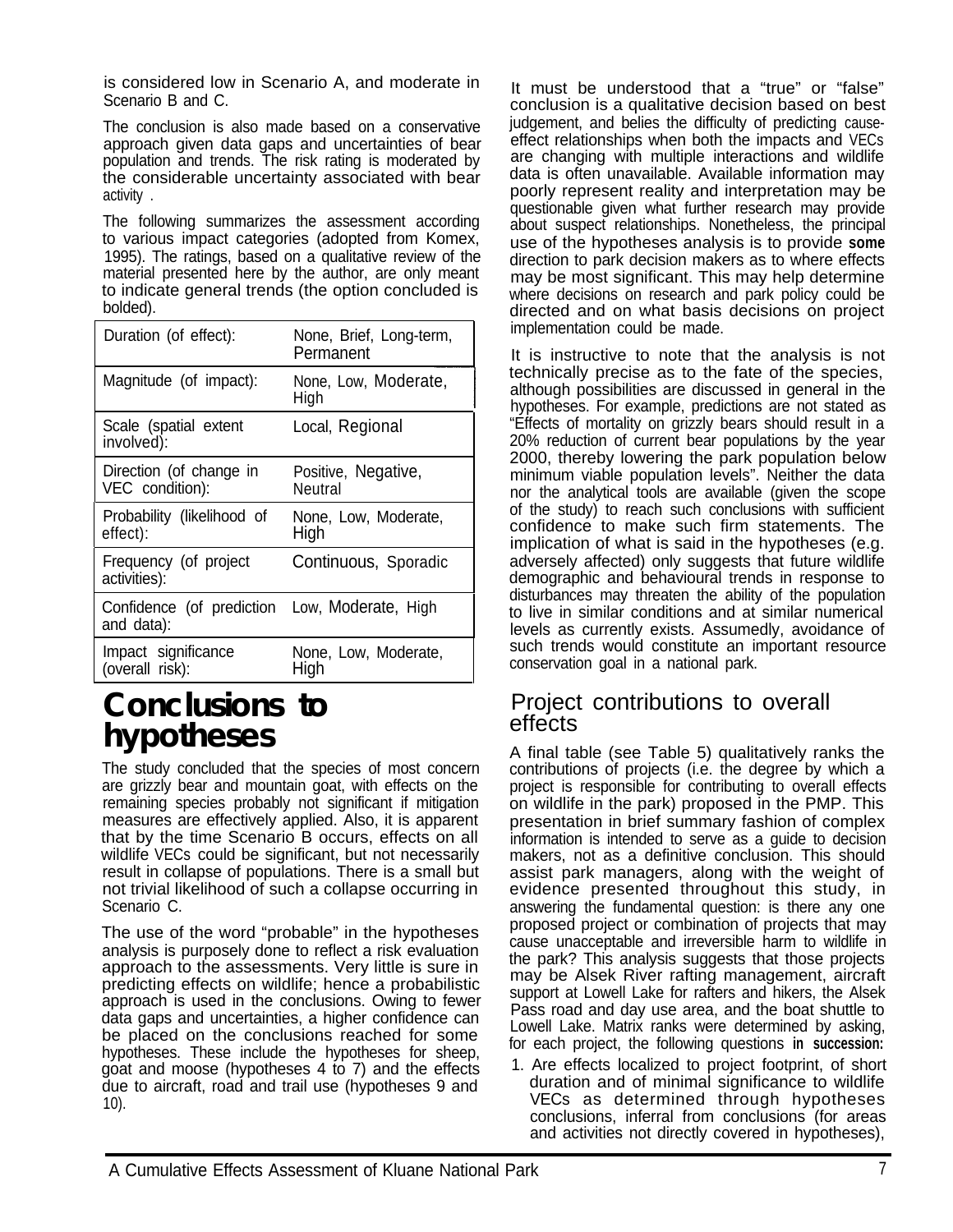**and results of wildlife screening? If yes, then** value is "Low".

- 2. Are effects relatively limited to a single area or corridor, never or seldomly interact with other activities, and effects on VECs limited to brief periods of time or short distances from activity? If yes, then value is "Moderate".
- **3.** Do effects from project cover a wide area, often interact with other activities, and effects on VECs are significant? If yes, then value is "High".

Assumptions made and conclusions reached in this cumulative effects analysis could be easily changed, upon acquisition of new information, by returning to an earlier step in the CEA framework and repeating the process (e.g. at the next park management plan review in five years). This iterative or 'adaptive management' approach would allow the gradual introduction of new data, perceptions and values. The result of a workshop reviewing this material at a later date could generate a very different set of data, assumptions and conclusions; however, the framework developed and information gathered here can be used again.

## **Implications for park management**

This cumulative effects assessment cannot proceed any further with confidence until more data is obtained and determination of risk is made: to what degree are Parks Canada and other stakeholders (e.g. Champagne-Aishihik Band, local community residents, Yukon Government) willing to risk the possibility of loss of wildlife in the park, given the uncertainties of wildlife response to disturbances and evidence of adverse trends experienced in other wilderness areas? Given the importance of tourism to the local economy and to the Park's mandate of natural preservation, a conservative approach is recommended to ensure conservation of wildlife VECs that create some of that tourism demand.

More research and monitoring of course would always be useful. Data needs were identified in the hypotheses; these should be pursued to validate the effect's conclusions. However, the availability of data from such studies and the interpretation required may not be forthcoming before the next park management plan review. Therefore, assessments must be conducted based on available data and subjective valuations, to be reviewed again in subsequent plan reviews.

## **Recommendations**

The recommendations listed below were provided to assist park management in mitigating effects, interpreting cumulative effects issues in the park and determining appropriate management responses.

1. Implementation of mitigation measures, such as: visitor education; commercial operator permitting and adherence to industry guidelines or park policy; aircraft landing restrictions, minimum cruising altitudes, no-fly zones, and flight corridors; rafting party size restrictions and scheduling quotas; backcountry trail registration; and quotas and bearproof food containers for hikers.

- 2. Conducting wildlife related research, such as studies of grizzly bear population and trends, dispersal and immigration; verification of habitat carrying capacity estimates for dall sheep; and effects of hunting inside and outside park on park moose population.
- 3. Conducting human use related research such as studies on future regional trends in tourism growth and hunting; backcountry visitor use trends; and aircraft use patterns.
- 4. In the absence of specific population targets in the park and uncertainty regarding future project development and the effects of such projects on wildlife, the guiding principles of Parks Canada regarding ecosystem protection should be referred to when evaluating the potential significance of effects and when objectives are sought. The *Guiding Principles and Operational Policies* (Parks Canada, 1994) states that "National park ecosystems will be given the highest degree of protection to ensure the perpetuation of natural environments essentially unaltered by human activity. Human activities within a national park that threaten the integrity of park ecosystems will not be permitted". This study should provide evidence to assist park managers, staff and various stakeholder groups in determining if these policies are being compromised.
- 5. Parks Canada should conduct a risk assessment (based on a subjective review of issues and perception of importance) as a follow-up to this study. This would determine the risk of loss of a wildlife VEC in the park. The assessment would consider evidence in the form of trends experienced in other wilderness areas, and results of studies of species response to disturbances. An opportune time for such assessments would be as part of future park management plan updates. Information so obtained could also be used to assist the Park in determining Kluane's ecosystem needs.
- 6. Parks Canada should re-examine the conclusions about effects reached either when more data (as identified in this study) **become available or at a later park management plan review.** This would represent an adaptive approach to managing the park's resources, wherein original assumptions are questioned and data updated, perhaps providing new conclusions about the nature of environmental effects occurring in the park.

# **Acknowledgements**

Research funding was provided by Parks Canada. Special thanks to Ray Breneman, Ecosystem Management Warden, Kluane National Park Reserve for his ongoing support, and to Dr. G. A. (Tony)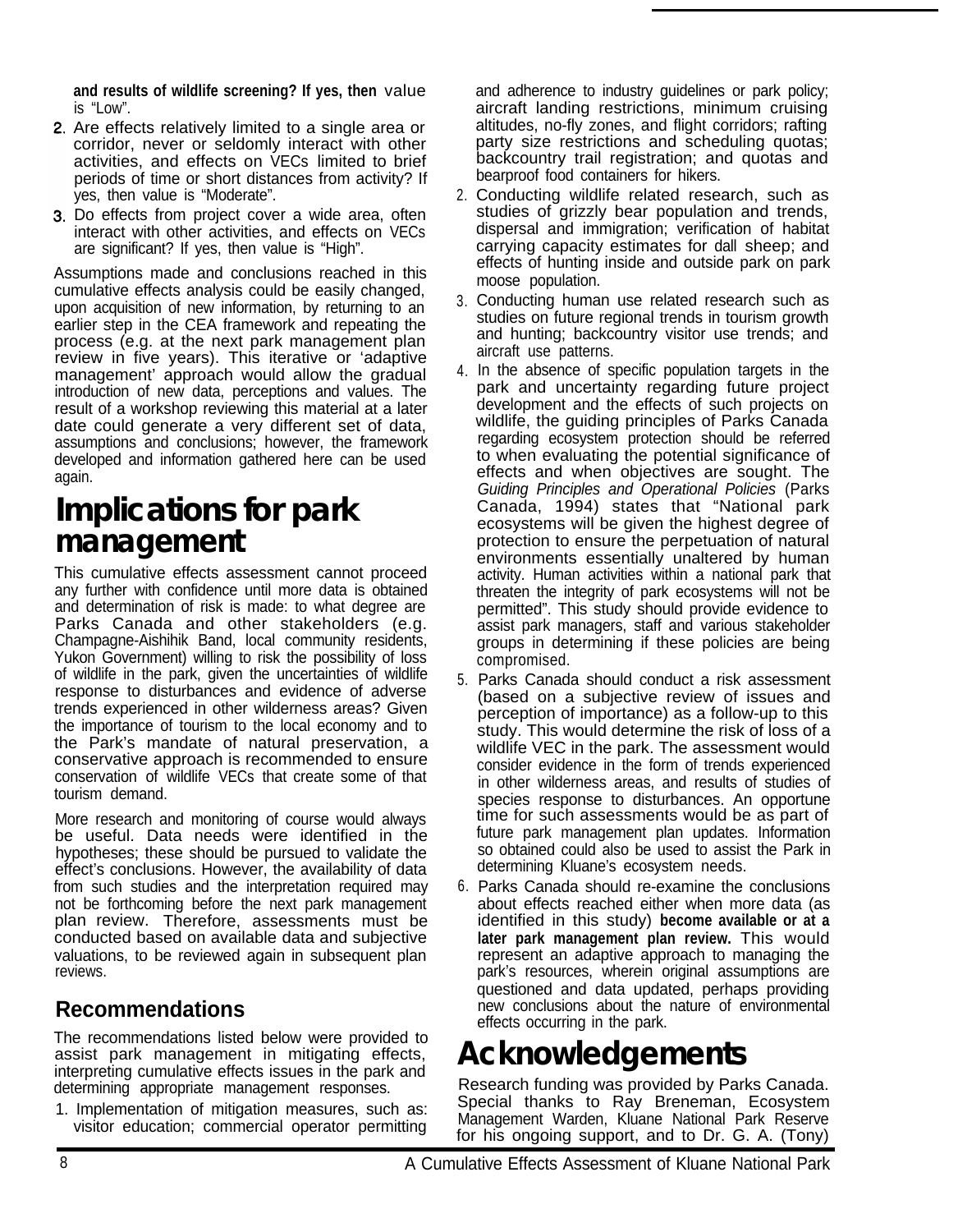Yarranton, Director, MacLeod Institute for Environmental Analysis, The University of Calgary, for research guidance, review and supervision. Thanks to my master's degree project supervisory committee for their critical comment: Roger Creasey, Advisor, Environment Protection Group, Alberta Energy and Utilities Board; Dr. William Ross, Director, Environmental Science Program, Faculty of Environmental Design, The University of Calgary; Miles Scott-Brown, Vice President, Environmental Assessment, Komex International Ltd.; and Dr. Valerius Geist, former Programme Director, Environmental Science Programme, Faculty of Environmental Design. I would also like to thank the many individuals who were interviewed and provided material.

Content and conclusions reached in this study represent the views of the author and do not Slocombe, D. S. 1993. Implementing Ecosystem-based necessarily reflect any official or unofficial position, necessarily reflect any official or unofficial position, and research for Planning and Managing a Region.<br>advice or direction of Parks Canada.

# **Bibliography**

- CPS (Canadian Parks Service). 1990. Environmental Screening Information for the Kluane National Park Reserve Park Management Plan Alternatives 1990. Environment Canada, CPS, Prairie and Northern Region, Winnipeg.
- CPS (Canadian Parks Service). 1991. Environmental Screening of Kluane National Park Reserve: 1990 Park Management Plan Review. Canadian Parks Service, Prairie and Northern Region, Natural Resource Conservation, Winnipeg.
- Duval W. and P. Vonk. 1994. A Semi-quantitative Procedure for Preparation of Initial Environmental Evaluations and Assessment of Potential Impact Significance. Axys Environmental Consulting Ltd., Vancouver.
- Geist, V. 1978. Behaviour. Pages 283-296 In Schmidt, J. L. and D. L. Gilbert ed. Big Game of North America; Ecology and Management. Stackpole Books, Harrisburg, Pa.
- Government of Canada. 1995. Canadian Environmental Assessment Act. Ministry of Supply and Services, Hull.
- Hegmann, G.L. 1995a. A Cumulative Effects Assessment of Kluane National Park Reserve, Yukon Territory. Parks Canada, Kluane National Park, Yukon.
- Hegmann, G.L. 1995b. Implementing Cumulative Effects Assessments. Master's Thesis. University of Calgary, Faculty of Environmental Design, Calgary.
- Hegmann, G. L. and G. A. Yarranton. 1995. Cumulative Effects and the Energy Resources Conservation Board Review Process. University of Calgary, Environmental Research Centre, Calgary, Alberta.
- Knight, R. L. and D. N. Cole. 1991. Effects of Recreational Activity on Wildlife in Wildlands. Trans. 56th N. A. Wildl. and Nat. Res. Conf.: 238-247.
- Komex International Ltd. 1995. The Impacts of Development of the Sheep River Project on Key Wildlife Species of Concern. Komex, Calgary.
- Myers, N. 1993. Biodiversity and the Precautionary Principle. Ambio 22 (2-3): 74-79.
- Orians, G. H., J. Buckley, W. Clark, M. E. Gilpin, C. F. Jordan, J. T. Lehman, R. M. May, G. A. Robillard and D. S. Simberloff. 1986. Ecological Knowledge and Environmental Problem-Solving: Concepts and Case Studies, National Academy Press, Washington, D. C.
- Parks Canada. 1994. Parks Canada Guiding Principles and Operational Policies. Minister of Supply and Services, Hull.
- Shank, C. C. 1979. Human-Related Behavioural Disturbance to Northern Large Mammals: A Bibliography and Review. Foothills Pipe lines (South Yukon) Ltd., Calgary.
- Slocombe, D. S. 1991. Seeking Sustainability in the Kluane/Wrangells: Science, Institutions, Individuals and a Biosphere Reserve. Presentation at the 1991 Western Regional Science Association Meeting, Monterey, California.
- Bioscience 43 (9): 612-622.
- U.S. FWS (U.S. Fish and Wildlife Service). 1993. Guidelines for the Development of Community-level Habitat Evaluation Models. USFWS, Washington, D.C.
- Weaver, J. L., R. Escano, D. Mattson, T. Puchlerz and D. Despain. 1985. A Cumulative Effects Model for Grizzly Bear Management in the Yellowstone Ecosystem. Pages 234-246 In Proceedings - Grizzly Bear Habitat Symposium. U.S. Forest Service, Ogden, Utah.

A Cumulative Effects Assessment of Kluane National Park and the contract of  $9$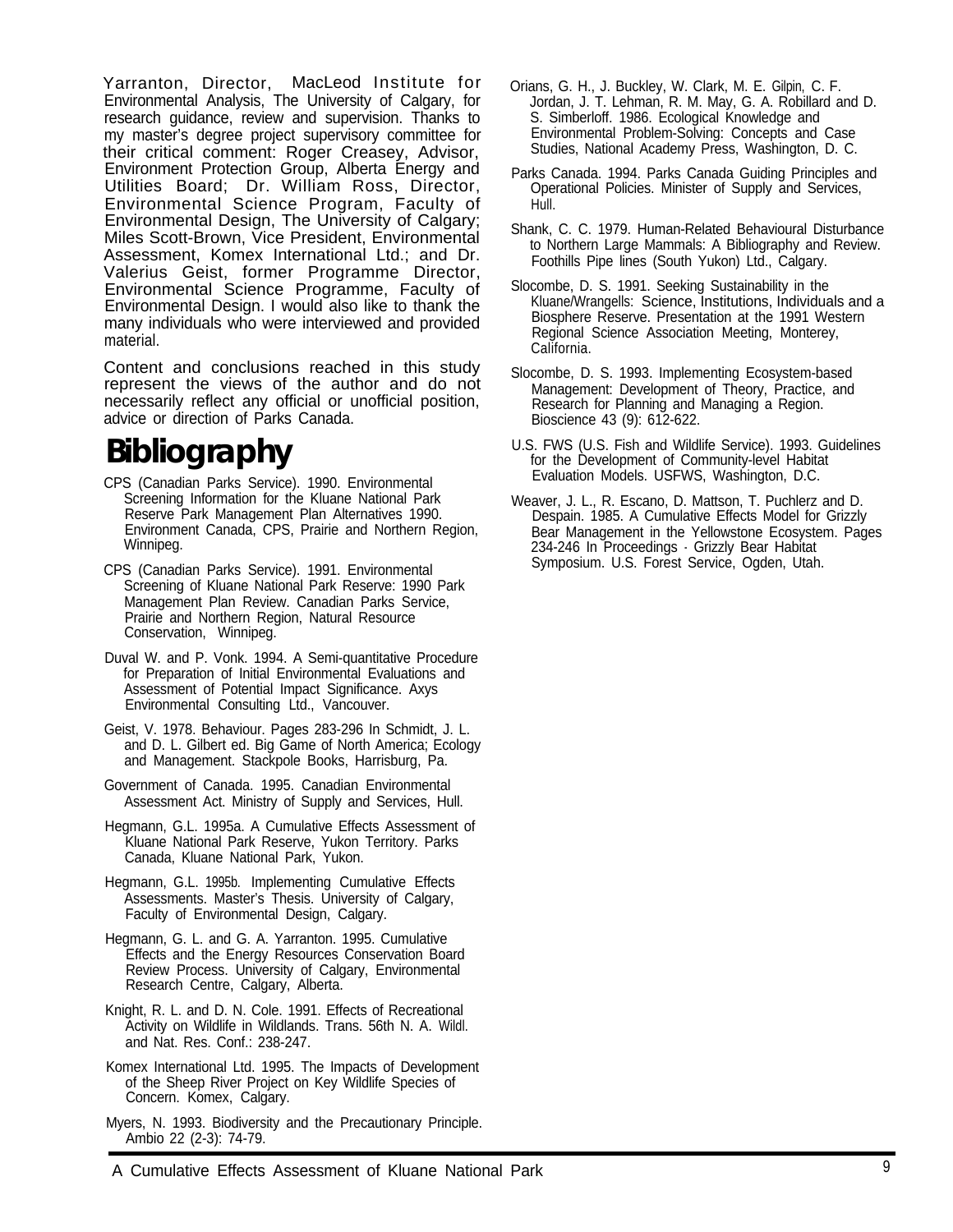

**Map 1: Kluane National Park Reserve and region**

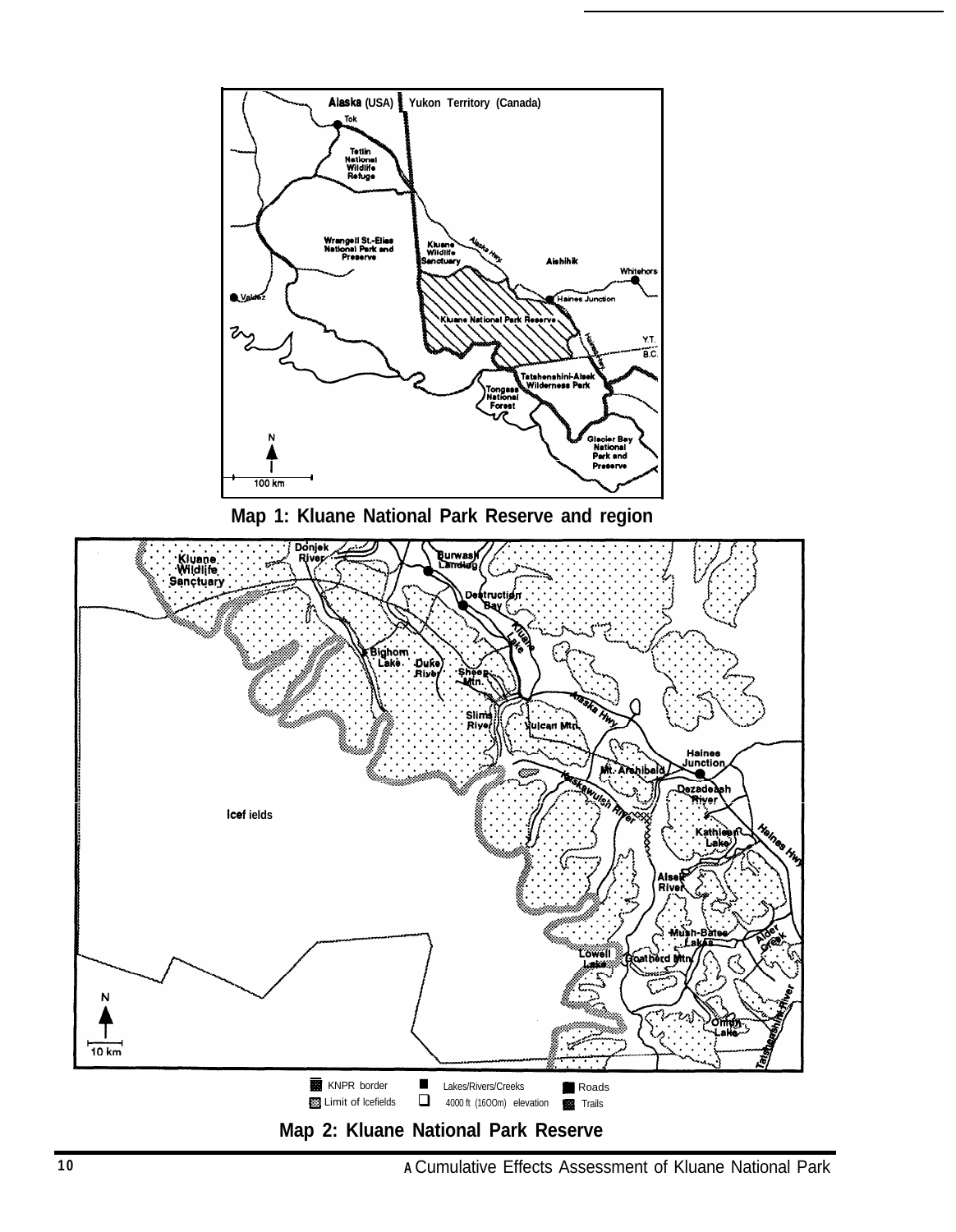

Map 3: Disturbances in Kluane National Park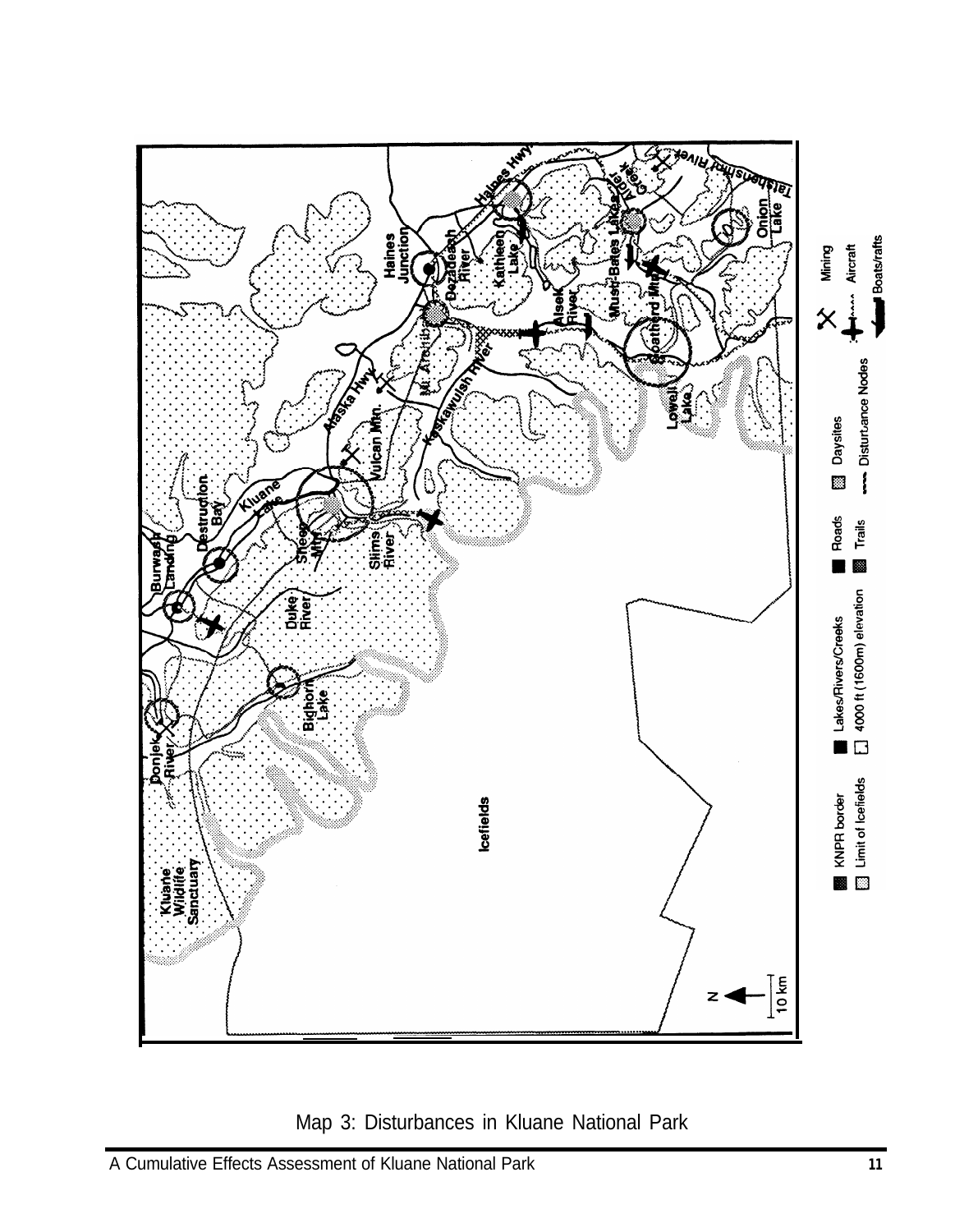

Figure 1: CEA framework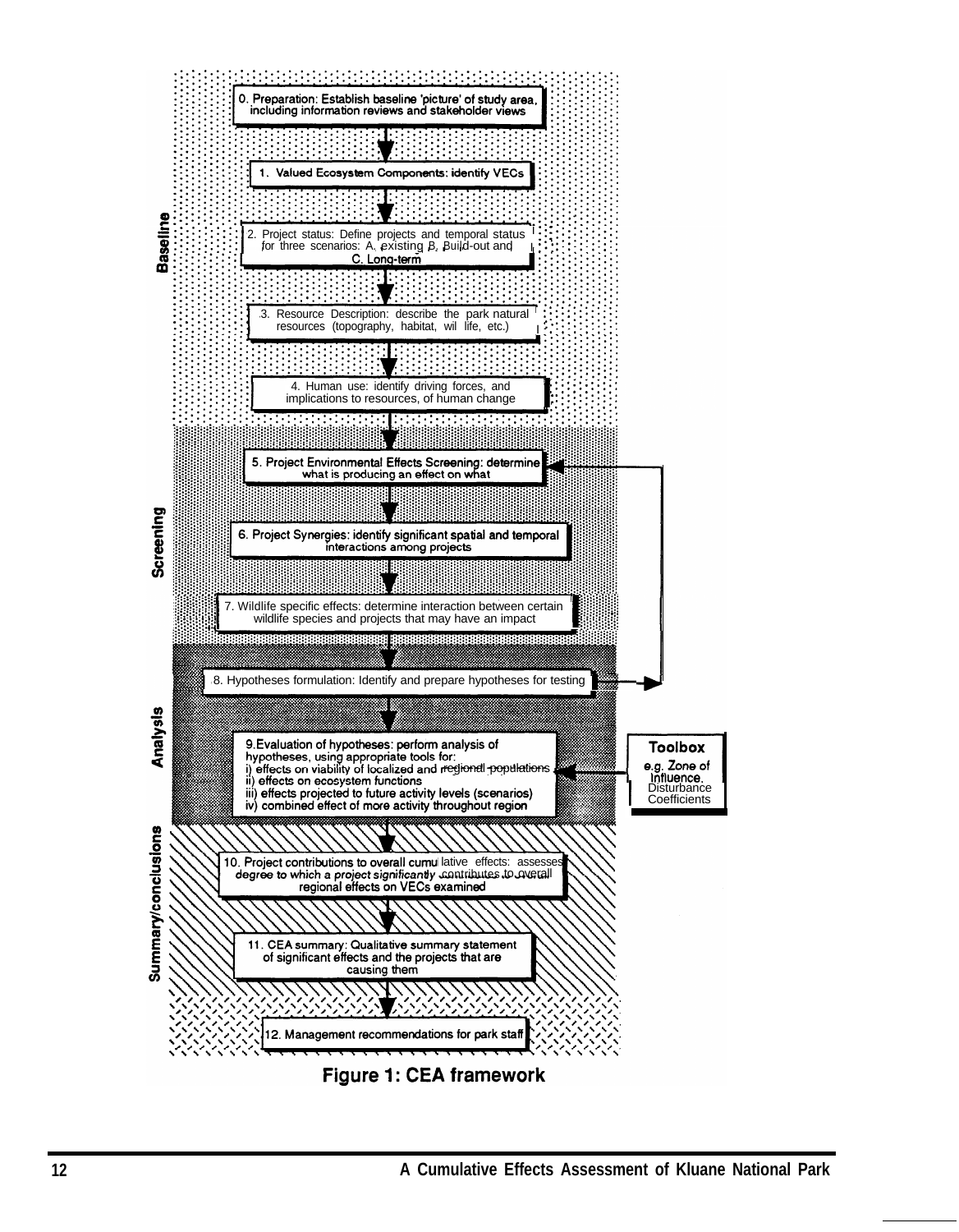

Figure 2: Effects linkages for Grizzly bear hypothesis 1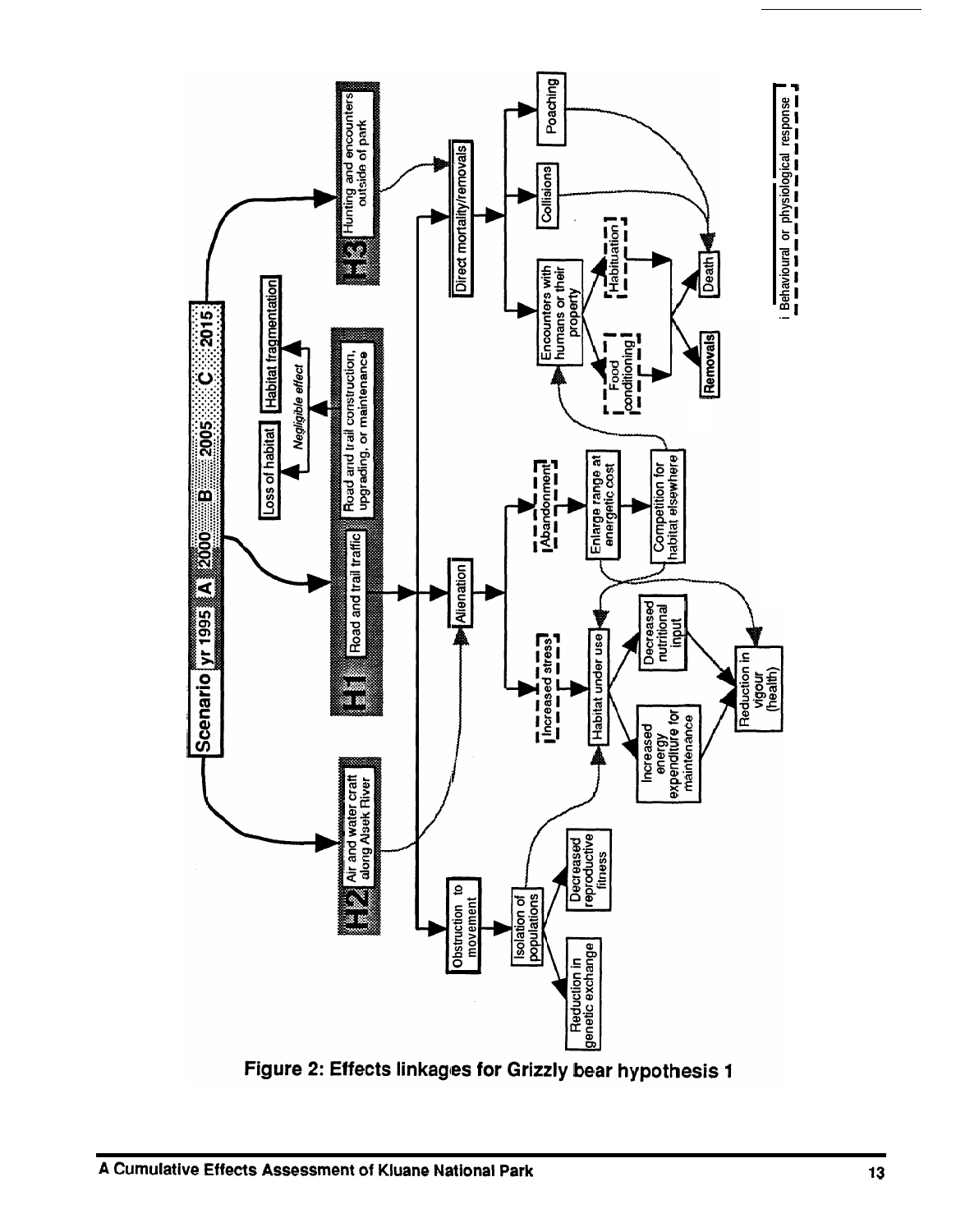| <b>Disturbance Nodes</b>           | Intensity of disturbance        |                           |             |                  |                                        |                                       |             |            |             | <b>Wildlife affected</b> |                  |               |                |            |               |        |              |
|------------------------------------|---------------------------------|---------------------------|-------------|------------------|----------------------------------------|---------------------------------------|-------------|------------|-------------|--------------------------|------------------|---------------|----------------|------------|---------------|--------|--------------|
|                                    | Aircraft, landings/takeoffs (P) | Aircraft, overflights (D) | Boating (L) | Day use area (P) | Hiking/camping, backcountry random (D) | Hiking/camping, backcountry trail (L) | Hunting (D) | Mining (P) | Rafting (L) | Roads, off-road (L)      | Roads, paved (L) | Townsites (P) | d Grizzly bear | Dall sheep | Mountain goat | AMoose | Golden eagle |
| Aishihik region (A)                |                                 |                           |             |                  |                                        |                                       |             |            |             | - 38                     |                  |               |                |            |               |        |              |
| Alaska Highway (L)                 |                                 |                           |             |                  |                                        |                                       |             |            |             |                          |                  |               |                |            |               |        |              |
| Alsek Pass (P)                     |                                 |                           |             |                  |                                        |                                       |             |            |             |                          |                  |               |                |            |               |        |              |
| Alsek-Kaskawulsh River Valleys (L) |                                 |                           |             |                  |                                        |                                       |             |            |             |                          |                  |               |                |            |               |        |              |
| Hiking trail network (L)           |                                 |                           |             |                  |                                        |                                       |             |            |             |                          |                  |               |                |            |               |        |              |
| Kathleen Lake (P)                  |                                 |                           |             |                  |                                        |                                       |             |            |             |                          |                  |               |                |            |               |        |              |
| Kluane Wildlife Sanctuary (A)      |                                 |                           |             |                  |                                        |                                       |             |            |             |                          |                  |               |                |            |               |        |              |
| Lowell Lake/Goatherd Mtn. (P)      |                                 |                           |             |                  |                                        |                                       |             |            |             |                          |                  |               |                |            |               |        |              |
| Mush-Bates Lakes/Alder Creek (L)   |                                 |                           |             |                  |                                        |                                       |             |            |             |                          |                  |               |                |            |               |        |              |
| Onion/Bighorn Lake (P)             |                                 |                           |             |                  |                                        |                                       |             |            |             |                          |                  |               |                |            |               |        |              |
| Sheep Mtn. (P)                     |                                 |                           |             |                  |                                        |                                       |             |            |             |                          |                  |               |                |            |               |        |              |
| Slims River Valley (L)             |                                 |                           |             |                  |                                        |                                       |             |            |             |                          |                  |               |                |            |               |        |              |
| Townsites (P)                      |                                 |                           |             |                  |                                        |                                       |             |            |             |                          |                  |               | <b>RYM</b>     |            |               |        |              |

Shapes  $A = area$ ,  $D = distance$  dispersed,  $L =$  linear and  $P =$  point

Wildlife **affected**  $\sum$  = common occurence of that species at disturbance node

**Intensity of disturbance**  $=$  **Figure 1** = **frequent** (occurence) and regular (use pattern)

- = frequent and irregular
- = occasional and regular
- <sup>=</sup> occasional and irregular
- $\overline{()}$  = no action of significance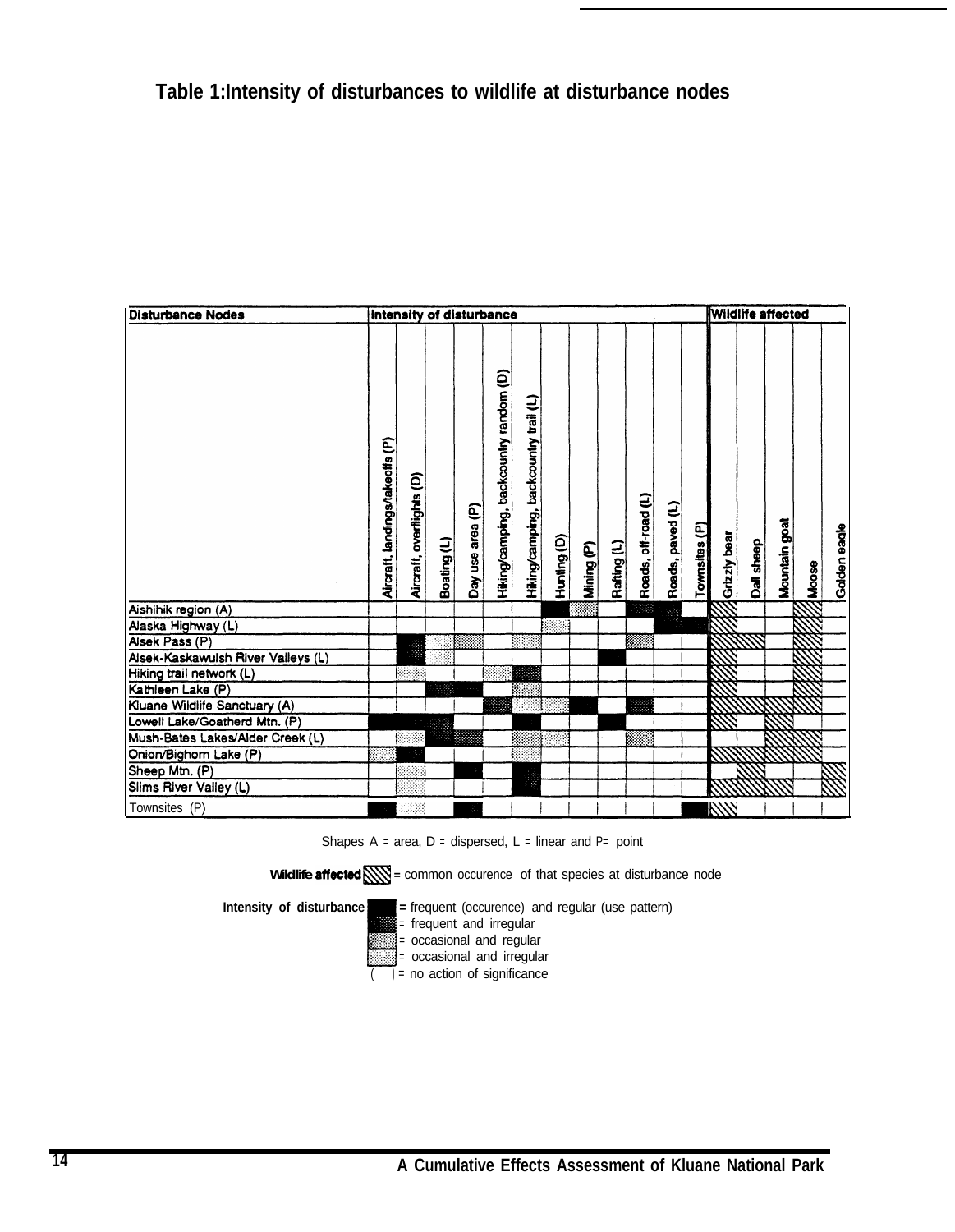| <b>Activity</b> |                              | Jan |  |  | Feb (Mar (Apr (May Jun Jul  Aug  Sep  Oct  Nov  Dec |  |  |
|-----------------|------------------------------|-----|--|--|-----------------------------------------------------|--|--|
| Human           | Aircraft landings            |     |  |  |                                                     |  |  |
|                 | Aircraft overflights         |     |  |  |                                                     |  |  |
|                 | Backcountry hiking/camping   |     |  |  |                                                     |  |  |
|                 | Biking                       |     |  |  |                                                     |  |  |
|                 | <b>Extractive industries</b> |     |  |  |                                                     |  |  |
|                 | Frantcountry day use areas   |     |  |  |                                                     |  |  |
|                 | Highway traffic              |     |  |  |                                                     |  |  |
|                 | Communities                  |     |  |  |                                                     |  |  |
|                 | Horse riding                 |     |  |  |                                                     |  |  |
|                 | Hunting                      |     |  |  |                                                     |  |  |
|                 | Hunting (aboriginal)         |     |  |  |                                                     |  |  |
|                 | Motorboating                 |     |  |  |                                                     |  |  |
|                 | Predator control             |     |  |  |                                                     |  |  |
|                 | Rafting                      |     |  |  |                                                     |  |  |
|                 | Snowmobiling                 |     |  |  |                                                     |  |  |
|                 | Vehicle access roads         |     |  |  |                                                     |  |  |
| Wildlife        | <b>Grizzly Bear</b>          |     |  |  |                                                     |  |  |
|                 | Dall Sheep                   |     |  |  |                                                     |  |  |
|                 | Mountain Goat                |     |  |  |                                                     |  |  |
|                 | Moose                        |     |  |  |                                                     |  |  |
|                 | Golden Eagle                 |     |  |  |                                                     |  |  |



= peak activity periods<br>
Secrets active in park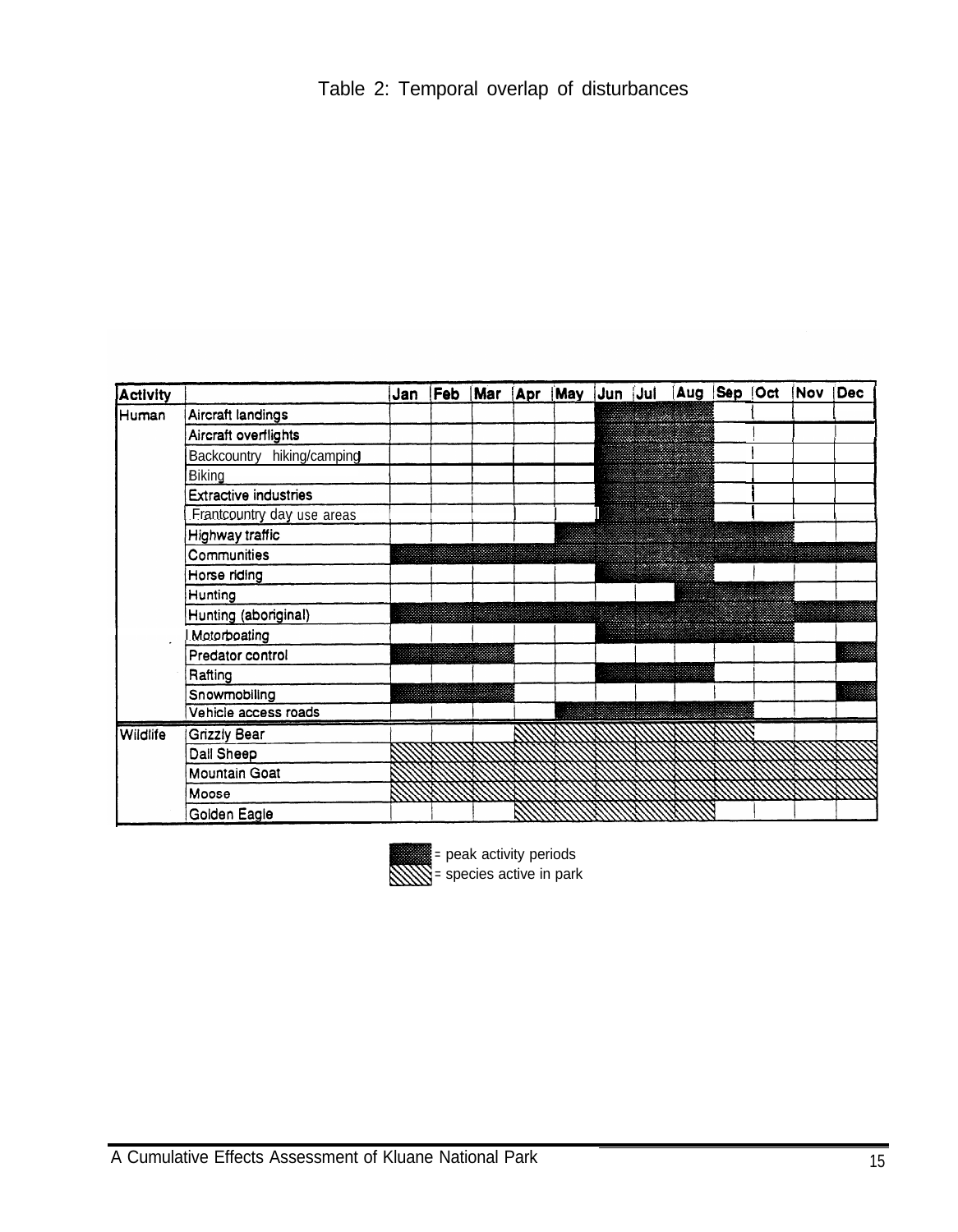

 $\frac{1}{2} \Delta \phi = 0$ 

i viç

| Disturbance nodes              |  | Alaska Highway | <b>Alsek Pass</b> | Alsek-Kaskawulsh River Valleys | Hiking trail network | Kathleen Lake | Kluane Wildlife Sanctuary | Lowell Lake/Goatherd Mtn. | Mush-Bates Lakes/Alder Creek | Onion/Bighorn Lake | Sheep Mtn. | Slims River Valley | Townsites |
|--------------------------------|--|----------------|-------------------|--------------------------------|----------------------|---------------|---------------------------|---------------------------|------------------------------|--------------------|------------|--------------------|-----------|
| Aishihik region                |  |                |                   |                                |                      |               |                           |                           |                              |                    |            |                    |           |
| Alaska Highway                 |  |                |                   |                                |                      |               |                           |                           |                              |                    |            |                    |           |
| <b>Alsek Pass</b>              |  |                |                   |                                |                      |               |                           |                           |                              |                    |            |                    |           |
| Alsek-Kaskawulsh River Valleys |  |                |                   |                                |                      |               |                           |                           |                              |                    |            |                    |           |
| Hiking trail network           |  |                |                   |                                |                      |               |                           |                           |                              |                    |            |                    |           |
| Kathleen Lake                  |  |                |                   |                                |                      |               |                           |                           |                              |                    |            |                    |           |
| Kluane Wildlife Sanctuary      |  |                |                   |                                |                      |               |                           |                           |                              |                    |            |                    |           |
| Lowell Lake/Goatherd Mtn.      |  |                |                   |                                |                      |               |                           |                           |                              |                    |            |                    |           |
| Mush-Bates Lakes/Alder Creek   |  |                |                   |                                |                      |               |                           |                           |                              |                    |            |                    |           |
| Onion/Bighorn Lake             |  |                |                   |                                |                      |               |                           |                           |                              |                    |            |                    |           |
| Sheep Mtn.                     |  |                |                   |                                |                      |               |                           |                           |                              |                    |            | Ť                  |           |
| Slims River Vallev             |  |                |                   |                                |                      |               |                           |                           |                              |                    |            |                    |           |
| Townsites                      |  |                |                   |                                |                      |               |                           |                           |                              |                    |            |                    |           |

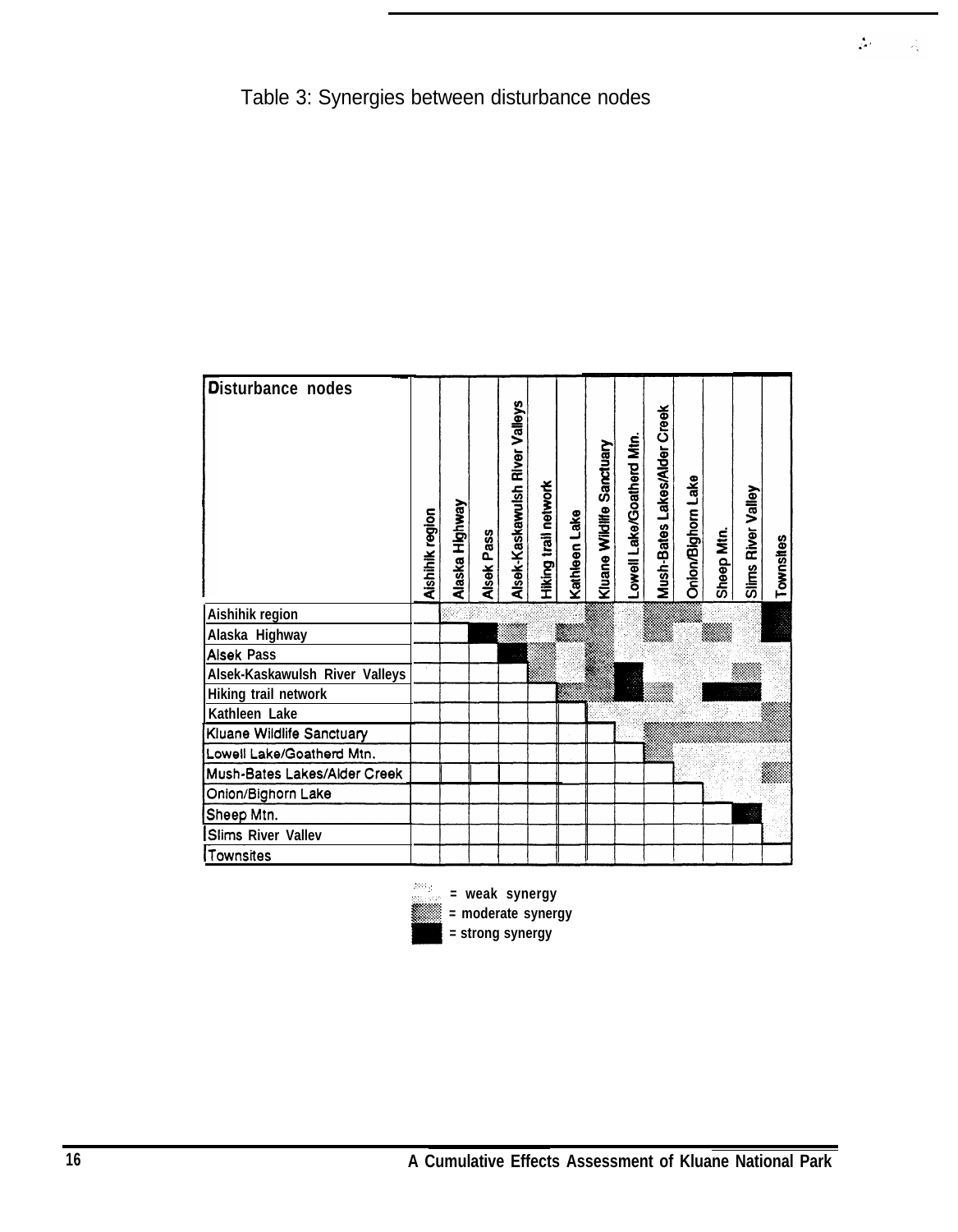| #              | <b>VEC</b>       | Hypothesis                                                                                                                                                                               |  |  |  |  |  |  |  |  |
|----------------|------------------|------------------------------------------------------------------------------------------------------------------------------------------------------------------------------------------|--|--|--|--|--|--|--|--|
|                | Species specific |                                                                                                                                                                                          |  |  |  |  |  |  |  |  |
| 1              | Grizzly<br>bear  | Road and trail use along the Dezadeash, Kaskawulsh and Slims<br>River valleys will adversely affect grizzly bear survival in the park                                                    |  |  |  |  |  |  |  |  |
| $\overline{c}$ |                  | Aircraft and watercraft use along the Alsek River Valley will<br>adversely affect grizzly bear survival through behavioural changes<br>and habitat alienation                            |  |  |  |  |  |  |  |  |
| 3              |                  | Hunting and encounters outside the park will adversely affect grizzly<br>bear survival through behavioural changes and direct mortality                                                  |  |  |  |  |  |  |  |  |
| $\overline{4}$ | Dall<br>sheep    | Road and trail use on and near Sheep Mountain will adversely affect<br>dall sheep survival through behavioural changes and habitat<br>alienation                                         |  |  |  |  |  |  |  |  |
| 5              |                  | Aircraft use over Sheep Mountain will adversely affect dall sheep<br>survival through behavioural changes and habitat alienation                                                         |  |  |  |  |  |  |  |  |
| 6              | Mountain<br>goat | Trail and aircraft use around Goatherd Mountain will adversely affect<br>mountain goat survival through behavioural changes and habitat<br>alienation                                    |  |  |  |  |  |  |  |  |
| $\overline{7}$ | Moose            | Recreational use and hunting along Alder Creek and the Mush-<br>Bates Lakes will adversely affect moose survival through<br>behavioural changes, habitat alienation and direct mortality |  |  |  |  |  |  |  |  |
| 8              | Golden<br>eagle  | Human activities along the Slims River Valley will adversely affect<br>golden eagle survival through behavioural changes and habitat<br>alienation                                       |  |  |  |  |  |  |  |  |
|                | Impacf specific  |                                                                                                                                                                                          |  |  |  |  |  |  |  |  |
| 9              | <b>VECs</b>      | All wildlife Aircraft use in the parks green zone will adversely affect the long-<br>term viability of wildlife VECs                                                                     |  |  |  |  |  |  |  |  |
| 10             |                  | Road and trail use in the park's green zone will adversely affect the<br>long-term viability of wildlife VECs                                                                            |  |  |  |  |  |  |  |  |
| 11             |                  | River rafting on the Alsek River will adversely affect the long-term<br>viability of wildlife VECs                                                                                       |  |  |  |  |  |  |  |  |
| 12             |                  | Causes of direct mortality inside and outside the park will adversely<br>affect the long-term viability of wildlife VECs                                                                 |  |  |  |  |  |  |  |  |
| 13             |                  | The combined effects of all park and regional activities will result in<br>reduced populations or extirpation of some or all wildlife VECs in the<br>park                                |  |  |  |  |  |  |  |  |

## Table 4: **Hypotheses**